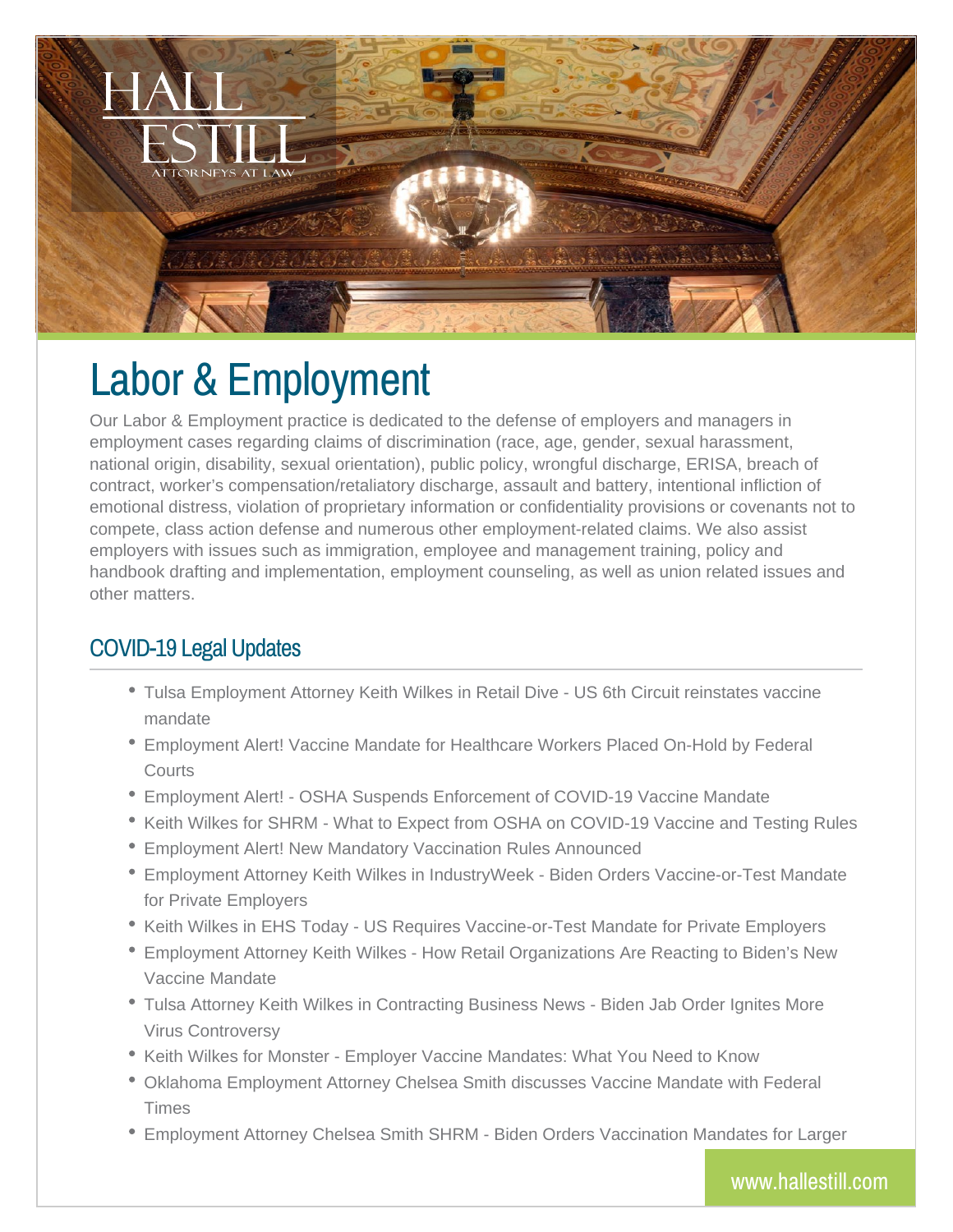Employers, Federal Workforce

- OKC Employment Attorney Chelsea Smith on Occupational Health & Safety Podcast
- Oklahoma Employment Attorney Chelsea Smith in Hospitality Technology
- OKC Employment Attorney Chelsea Smith in Occupational Health & Safety How to Encourage Vaccination Thoughtfully
- Employment Attorney Elaine Turner on Supply Chain Brain Can Employers Require Employees to Get the COVID-19 Vaccine?
- OKC Labor & Employment Attorney Elaine Turner Confusion, Uncertainty Mount As Restaurants Consider COVID Vaccine
- Employment & Tax Alert! Coronavirus Relief Bill Update for Employers
- Employment Alert! EEOC Issues Guidance on Employer Vaccination Policies
- Employment Attorney Elaine Turner in Entrepreneur -Can Employers in Certain Industries Require Covid Vaccines?
- Labor & Employment Attorney Elaine Turner in El Diario NY i¿Será obligatoria la vacuna para trabajar?
- Employment Attorney Chelsea Smith in Employee Benefits News
- Employment Attorney Chelsea Smith in Bloomberg Law Covid-19 Leave Suits Trickle In With Spike Expected This Fall
- Employment Attorney Chelsea Smith in ValueWalk FFCRA Lawsuits Trending as Virtual School Year Begins
- CARES Act Summary of Employment Law Provisions
- Employment Alert: April 1, 2020 Effective Date for Paid Leave Requirements under FFCRA & Required Posting
- Alert: Important Updates to Families First Coronavirus Response Act

#### In the News

- Employment Attorney Keith Wilkes for SHRM: SCOTUS: Baggage Handler Was Exempt from Federal Arbitration Requirement
- Labor & Employment Attorney Keith Wilkes in Law 360 High Court Transpo Worker Carveout Limits Arbitration Pacts
- Iciss Tillis, WNBA player turned attorney, addresses sports issues in her practice
- Iciss Tillis for Minnesota Spokesman Recorder- U.S. soccer teams agree on gender pay equity
- Iciss Tillis for Global Sport Matters Why a College Athlete Union Seems Inevitable and How it Could Work
- Iciss Tillis for Bloomberg Law Former WNBA Player Offers Negotiating Tips for Student Athletes
- Iciss Tillis for Law 360 Women's Soccer Deal Opens New Chapter In Equal Pay Fight
- Iciss Tillis in the Denver Post Fran Belibi on forefront of NIL era with Denny's endorsement supporting Women's Sports Foundation
- Employment Attorney and Former WNBA star Iciss Tillis on Bloomberg Business Sports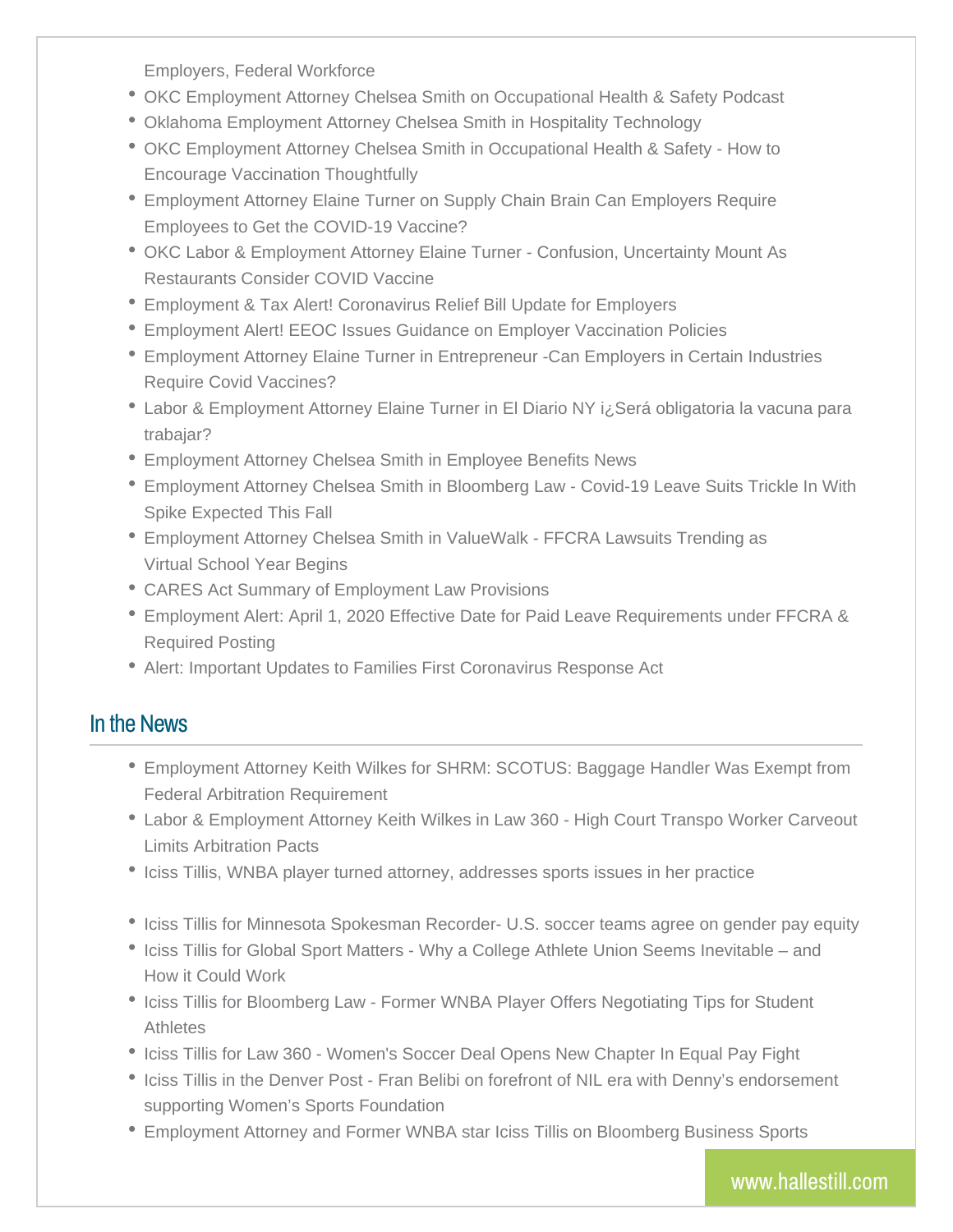podcast - NCAA's NIL policies

- Tulsa Employment Attorney Keith Wilkes in Retail Dive US 6th Circuit reinstates vaccine mandate
- Employment Alert! Vaccine Mandate for Healthcare Workers Placed On-Hold by Federal **Courts**
- Employment Alert! OSHA Suspends Enforcement of COVID-19 Vaccine Mandate
- Labor & Employment Attorney Iciss Tillis for AP News To jab or not to jab? Vaccinations still hot topic in sports
- Hall Estill Welcomes Labor & Employment Attorney Iciss Tillis to Tulsa Office
- Keith Wilkes for SHRM What to Expect from OSHA on COVID-19 Vaccine and Testing Rules
- Employment Alert! New Mandatory Vaccination Rules Announced
- Employment Attorney Keith Wilkes in IndustryWeek Biden Orders Vaccine-or-Test Mandate for Private Employers
- Employment Attorney Keith Wilkes Addresses Vaccine Mandate Electrical Construction & Maintenance (EC&M)
- Keith Wilkes in EHS Today US Requires Vaccine-or-Test Mandate for Private Employers
- Employment Attorney Keith Wilkes How Retail Organizations Are Reacting to Biden's New Vaccine Mandate
- Tulsa Attorney Keith Wilkes in Contracting Business News Biden Jab Order Ignites More Virus Controversy
- Keith Wilkes for Monster Employer Vaccine Mandates: What You Need to Know
- Oklahoma Employment Attorney Chelsea Smith discusses Vaccine Mandate with Federal Times
- Employment Attorney Chelsea Smith SHRM Biden Orders Vaccination Mandates for Larger Employers, Federal Workforce
- Employment Attorney Keith Wilkes in E-Turbo News Help Wanted for United Airlines: Vaccinated Only!
- Keith Wilkes talks with Radio TV Business Report InFOCUS Podcast About CDC Mask Mandate Updates
- Chelsea Smith How restaurants can encourage and empower employees to get vaccinated against COVID-19
- OKC Employment Attorney Chelsea Smith on Occupational Health & Safety Podcast
- Oklahoma Employment Attorney Chelsea Smith in Hospitality Technology
- OKC Employment Attorney Chelsea Smith in Occupational Health & Safety How to Encourage Vaccination Thoughtfully
- Employment Attorney Elaine Turner on Supply Chain Brain Can Employers Require Employees to Get the COVID-19 Vaccine?
- OKC Labor & Employment Attorney Elaine Turner Confusion, Uncertainty Mount As Restaurants Consider COVID Vaccine
- Tulsa Attorney Keith Wilkes on KTUL-TV Employers can require you to get COVID vaccine to an extent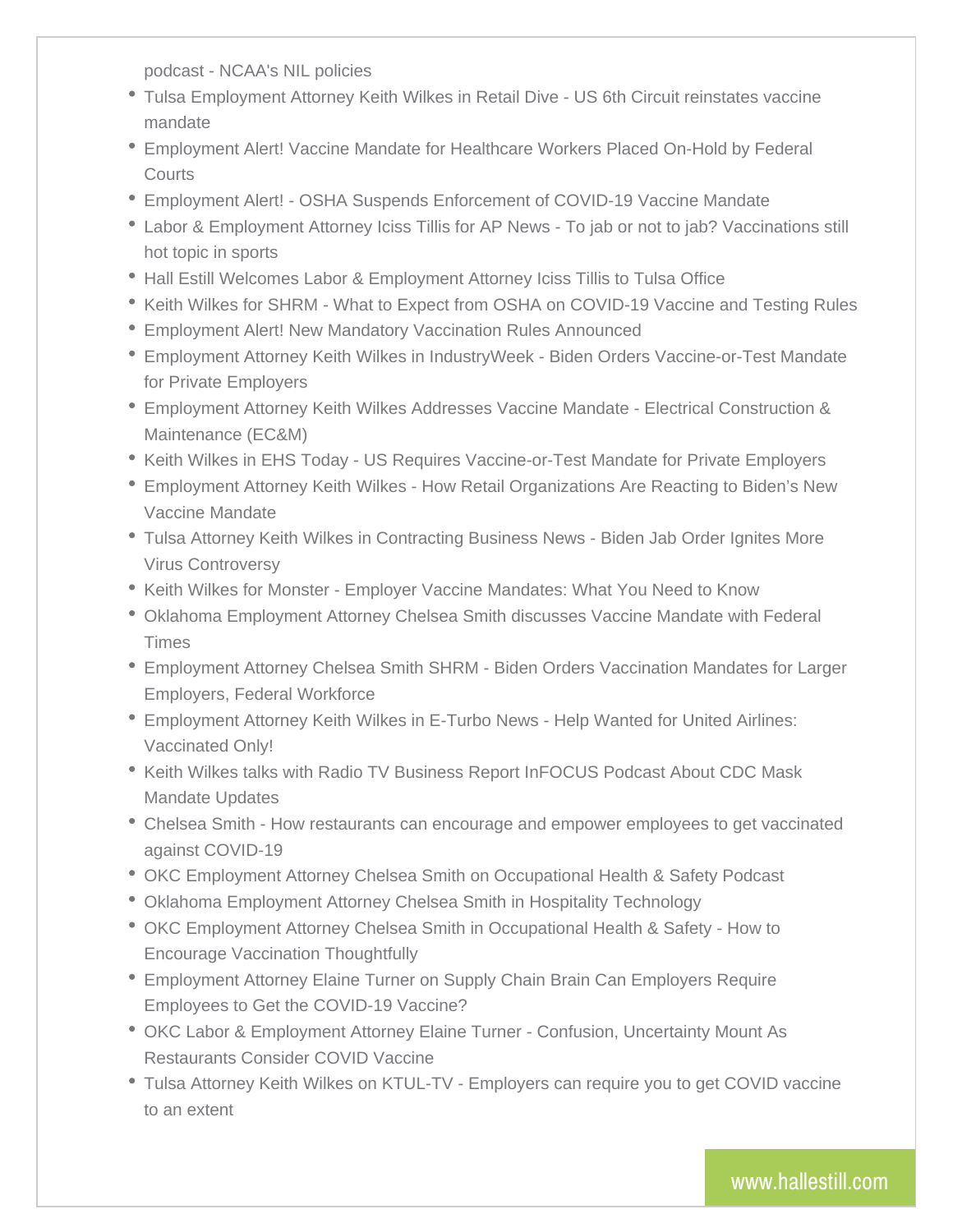- Employment & Tax Alert! Coronavirus Relief Bill Update for Employers
- Employment Attorney Elaine Turner in Entrepreneur -Can Employers in Certain Industries Require Covid Vaccines?
- Labor & Employment Attorney Elaine Turner in El Diario NY i¿Será obligatoria la vacuna para trabajar?
- Employment Attorney Chelsea Smith in Employee Benefits News
- Employment Attorney Chelsea Smith in Bloomberg Law Covid-19 Leave Suits Trickle In With Spike Expected This Fall
- Employment Attorney Chelsea Smith in ValueWalk FFCRA Lawsuits Trending as Virtual School Year Begins
- Robert Fitz-Patrick in Denver Post Working from home: The pros, cons & potential pitfalls of it becoming permanent
- Employment Alert! Landmark Supreme Court Decision for Gay and Transgender Employees
- Attorney Elaine Turner in Human Resources Executive What Ruling on LGBTQ Rights Means for Employers
- Employment Attorney Elaine Turner in EHS Today Supreme Court Bans Discrimination Against LGBT Employees
- Elaine Turner in BenefitsPRO Civil Rights Win for LGBTQ Employees: Implications for Employers
- CARES Act Summary of Employment Law Provisions
- Employment Alert: April 1, 2020 Effective Date for Paid Leave Requirements under FFCRA & Required Posting
- Alert: Important Updates to Families First Coronavirus Response Act
- Oklahoma City Attorney Chelsea Celsor Smith Joins Hall Estill
- Hall Estill Elects Tulsa Attorney John Rogers New Shareholder
- Oklahoma State Question 788 and its Impact on Employers What Now?
- Hall Estill and Newton, O'Connor, Ketchum & Wilkes Complete Merger

#### Awards & Recognition

- Hall Estill Recognized For Excellence for the Fifteenth Consecutive Year By Chambers USA
- Congratulations to Tulsa Attorney Kristen Pence Evans named to Benchmark's 40 and Under Hot List!
- Hall Estill Recognized For Excellence for the Fourteenth Consecutive Year By Chambers USA
- OKC Attorney Turner awarded OCU Law Community & Public Service Award
- Hall Estill Receives Top Chambers Ranking For Eleventh Year in a Row

## Events & Presentations

Labor & Employment Attorney Elaine R. Turner Presents at Regional EEOC Event